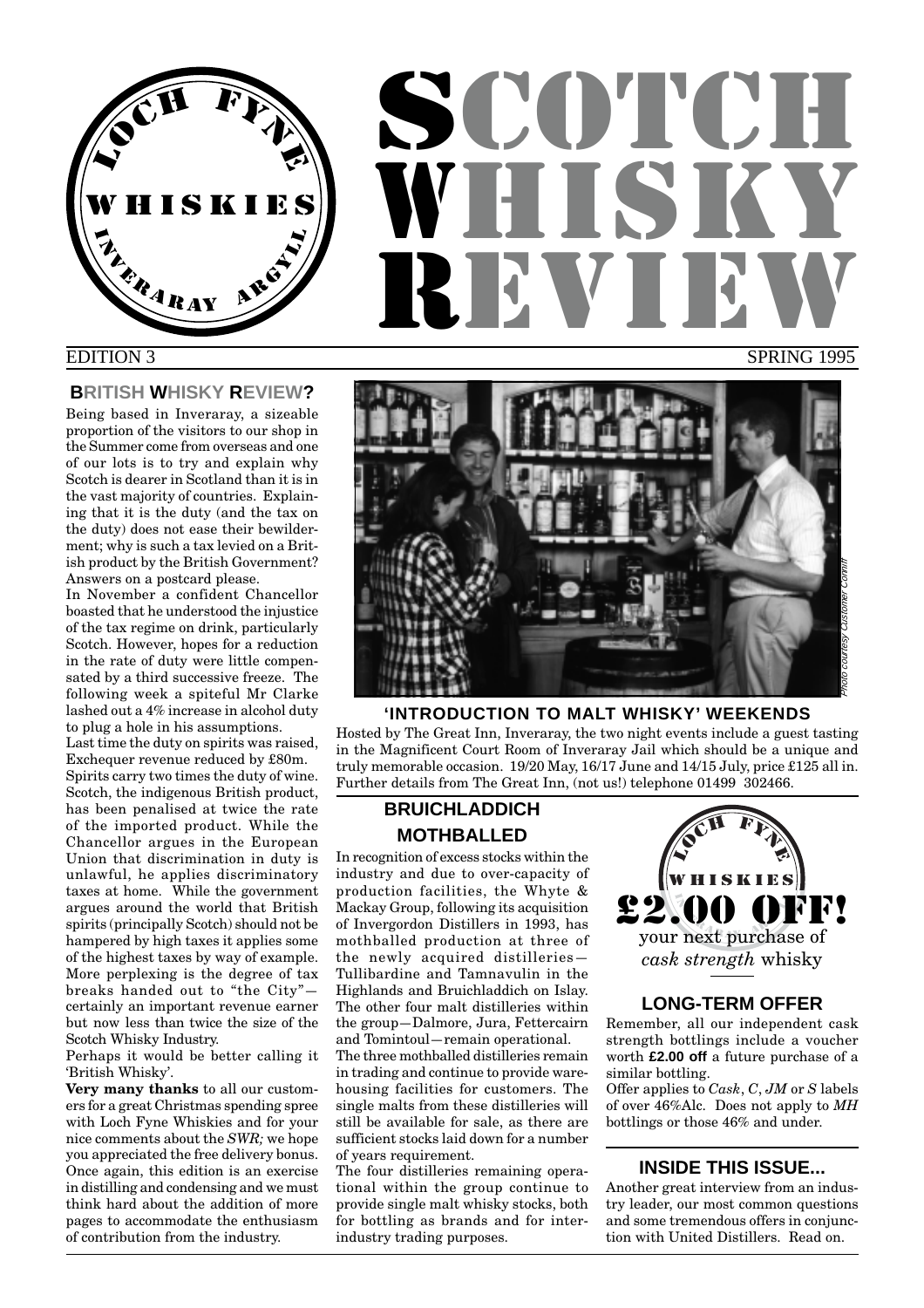

**Andrew Dewar-Durie is Managing Director of Allied Distillers Ltd. which, after United Distillers, is Scotland's leading Whisky producer and exporter.**

Mr. Dewar-Durie found time in a very busy diary to talk to Loch Fyne Whiskies for a wide ranging discussion on some of the complexities of Whisky marketing.

#### **LFW: Please tell us something of yourself and your company.**

Allied Distillers is the flagship company of Allied Domeq which is a new company formed following the purchase last summer of the spirit company Pedro Domeq by Allied Lyons.

Allied Domeq is concentrating on retailing, and wines and spirits globally. Allied Distillers (ADL) is the single largest component accounting for the majority of profit and turnover.

My background is as a salesman, an export salesman in particular, and I came latterly to 'marketing' when the word came in to the language in the 1980's! I have been MD for three years and my job is now more production oriented than it has ever been before.

I joined the whisky industry in 1968, as an export trainee at White Horse Distillers and spent the first part of my career in all parts of the world including six years in Latin America and six in the Far East. I left White Horse in 1983 to join Long John International, the spirits arm of Whitbread, and was with them until they were acquired by Allied Lyons in 1989.

ADL has what I believe to be the most balanced portfolio of any company in the industry. Balanced in its brands and balanced in its primary production.

**LFW: ADL own many whisky brands, some of which we do not see in Britain very often, why is that?** There is a limit to how many brands you can actively market in any one place. In the UK we lead with the premium Teacher's and then the value for money Stewart's Cream of the Barley. Black Bottle which is linked to Laphroaig, is our super premium blend and a big player in Scotland but has yet to be promoted in the English market. These three satisfy the home trade.

Ballantine's developed outside the UK, Teacher's inside the UK and in the old Empire, Long John developed in Western Europe and it is from those roots that their strengths are today. It is our great fortune that there is very little conflict in how the histories of our core brands have brought our portfolio together. Other brands such as *Islay Mist* have been sold off because we felt that we could not devote sufficient funds, time or effort to the brand. Rather than let the brand and its history fade away, we sold it to allow another company to develop and expand.

If we tried to handle them all in one market it would inevitably lead to muddling the distribution chain and to us losing focus. Our brands are complimentary to each other, not conflicting.

## **LFW: Brand price is sensitive.**

I believe that's what gives our portfolio a large degree of strength.

Teacher's is the number three in the UK with its price between Grouse and Bell's. The UK is a very tough market, and you see a number of instances where brand market share rules. This has forced producers to make decisions that they probably would not like to make. They may talk up their market shares, but are they really getting the profit that they want? Things are further confused with the various offers that come in throughout the year. That's why the current success of Teacher's, the fastest growing premium brand, is very pleasing to see.

#### **LFW: Some may claim that all brands are the same but with a different label.**

Absolutely not! Anyone can clearly differentiate and discriminate between different brands. Each of ADL's brands is individually crafted in order to be unique. But it is more than taste. Each brand carries the promise of satisfaction for its target drinker's needs but also offers its consumers added value through a unique identity or image with which they empathise.

Individual malt whiskies are brands and surely none tastes more different than Laphroaig!

#### **LFW: Malts account for only 5% of all whisky sales. Aren't they an irritation?**

Unfortunately, as yet, the industry fails to generate that all important purchase by the consumer. Despite very positive support from the trade and press writers, I wonder why are we not getting the

Are we creating an elitism about single malts that is putting potential entrants off? Or have we got the prices so high that so few people are prepared to take the step of paying £25-30 for a bottle? That's a of a lot of money to ask a new consumer to pay to experiment, and it's unfortunate that the tax element in that price accounts for some 67% of the total cost.

#### **LFW: Could it be that people think they don't like whisky?**

Well, quite often they don't the first time they drink it! But malts do come into their own and there is a malt to suit every taste. Someone who is new to whisky when faced with a Laphroaig may say "But this isn't whisky! This is something else. Where have you been all my life?" Or equally they may say "Wow! Are you truthfully trying to sell this stuff?!"

# *"Creating an elitism?"*

**LFW: Apart from Laphroaig, why don't you market many other malts?** Four years ago we marketed Laphroaig with Glendronach, Miltonduff and Tormore. Since then we've had a change in policy. In order to maintain that allimportant focus we now have one strategic brand and that is Laphroaig. I can't resist telling you of our absolute delight with the brand; last year we saw 23% growth in sales (better than the market 17%) and it was awarded the Prince of Wales's Royal Warrant. That,

and a royal visit to the distillery last June, was a big boost for all at ADL. Our number one priority is to get that strategic brand exactly where we want it in terms of volume objectives and focus through our distribution system. Other malt brands will be worked on a tactical basis where the opportunity exists. In the UK the others are used

tactically rather than strategically. At present Glendronach is widely available, Scapa and Miltonduff is in duty-free shops and Tormore in Victoria Wine, an associated company.

Tactical opportunities are where the distributor in a particular country has need in his portfolio for a second or third malt; it's niche marketing to put it another way. So many distributors have problems with overlong portfolios that there is a lack of focus within them. It's our job—particularly as we are cousins to that distribution system—to help them get that focus.

I'm not going to say no more malts, but it's going to be on a tactical basis.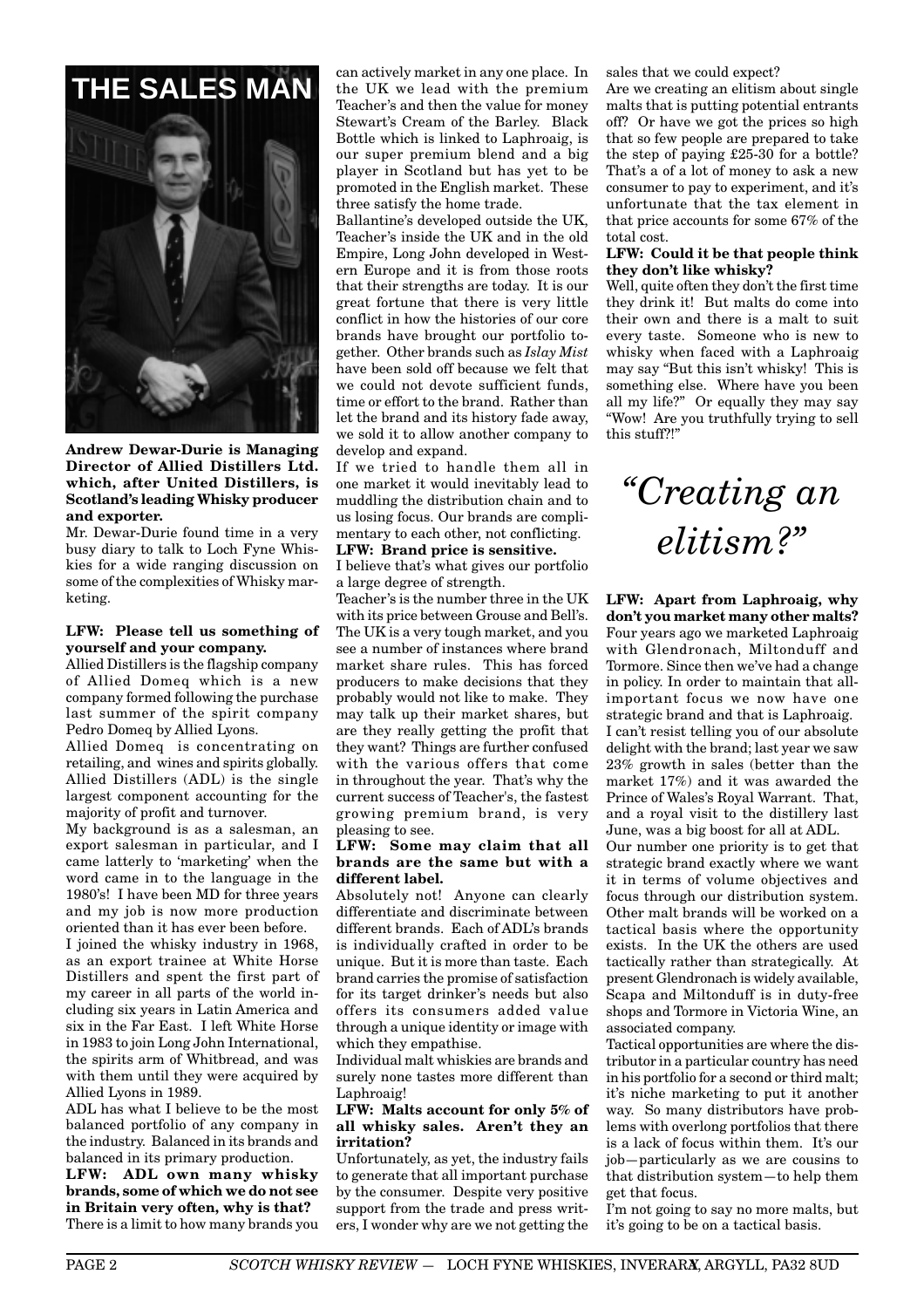We have fourteen malt distilleries and in nearly every case between our own bottlings and those of Gordon & MacPhail, the singles are available.

#### **LFW: But very few independent bottlings of Laphroaig.**

Independent bottlings of Laphroaig occur very rarely now. There were clashes where independent bottlers were clearly riding on the back of our marketing effort. This is, we hope, a thing of the past and there is a much better understanding of our roles.

Where there are distilleries whose singles we are not selling we are perfectly happy to work hand-in-hand with responsible bottlers who are meeting that niche demand.

**LFW: We get a lot of Islay fans who would very much appreciate the return of your Ardbeg, 10 years old.** What could there be beyond Laphroaig? It's very interesting to hear that from you and it's up to us to respond to that. We are aware of great interest in Ardbeg and we are working on how to meet it but it would be on a very limited basis. We are aware that there are independent bottlings of Ardbeg.

#### **LFW: ADL Exports a higher proportion than the industry average**.

That's true. Last year we won the Queen's Award for Export, a major achievement for ADL and the business in Scotland. Some 85% of our whisky is exported. Ballantine's is our premium brand throughout Europe. Teacher's, historically a 'colonial' brand, is almost a new item as it moves into Germany and Eastern Europe. Long John has traditionally been at a standard pricing level across western Europe and is a strength. All played a major part in seeing the Award last year.

*"Or have we got prices too high?"*

#### **LFW: Yet the overall market for Scotch is reducing.**

There has been a lot of criticism over the last 18 months of whether the Scotch Whisky Industry is addressing the new growing youth market. I think that historically it has not, and I think that with brands like Black Bottle we actively are. Certainly our competitors are doing some very good work in that area too. I don't think we should go overboard with the youth market especially in the UK, but we must find out what they want. We've got work going on in cocktails and pre-mixers, all aimed in this direction. Look at the success of Ballantine's in Spain. Something like 80% of it's consumer profile is between 18 and 25, the vast majority of them are drinking Ballantine's with Coke or another mixer, actively demanding the brand by name. Scotch Whisky's image could not be higher, it has real social caché. It's brands that people want.

#### **LFW: Presumably, who distributes is important.**

Control of distribution has been a primary objective for some time within our group as it has been within our industry.

Now we own a major or minor share holding in 90% of our distributors worldwide there is a danger that we are so eager with our portfolio that we overburden them. Our job is to help distributors in all countries to pick the right brands. Throwing the whole lot at one market is going to work against us.

Getting control of our distribution in France and Germany has undoubtedly been a big step forward for Ballantine's. Gold Seal, the 12 year old, was launched five years ago but never quite got the focus it needed. No surprise when you consider that we shared two European distributors with our competitor, Chivas Regal! Now we have control of distribution the results are very pleasing.

**LFW: And prospects for the future?** Its a tough market out there, it's tougher than it's ever been. The problem is that it is damned difficult to get the price increases that we need but we are optimistic as Western Europe and Japan come slowly out of recession.

We've certainly got exciting markets for the future. Latin America and Eastern Europe are obviously going to be key, also the Pacific rim and China beyond that. I don't like to talk too much about Russia—it's white spirits first for Russia—but we remain very optimistic.

We have also taken a bold step to launch Teacher's for local bottling in India. That certainly won't be easy but it's a first step. It raises some eyebrows but I would point out that India is a huge domestic whisky market; the decision needs the same courage as that of the board of Teacher's deciding to bottle in Brazil which has proved a real success and helped to expand the whole range of all Scotch whiskies in that exciting market.

It is a wonderful industry, a truly global business. The interest in Scotch whisky is enormous and it's our job to satisfy that interest.

With a portfolio such as ours I feel enormously proud and enthusiastic at prospects facing Allied Distillers.

#### **LFW: How much do you talk to your competitors?**

Well, we have that strange contrast in this industry in that we work very closely in primary production but once in the market place, we fight like hell! **LFW: Mr. Dewar-Durie, Thank you.**

ALLIED **DISTILLERS** LIMITED



**ADL** began operations in 1988 from Allied Lyons and now represents the operations of George Ballantine, Wm. Teacher's, Stewart's of Dundee and Long John International.

The second largest whisky company worldwide and the only industry major with its headquarters entirely based in Scotland. From its Dumbarton home, this totally integrated company manages its production 'from grain to glass'. It has its own cereal and malting company and owns 14 malt and 2 grain distilleries as well as the industry's most advanced bottling plant.

Sales of 8.5 million cases of Scotch per year of which over 80% is exported. **Brands**

Blended Whisky Ballantine's Finest, Gold Seal, 17, 21 & 30 year olds Teacher's Highland Cream & 12yo Long John & 12yo Black Bottle Stewart's Cream of the Barley Old Smuggler Doctor's Special Malt Whisky Laphroaig The Glendronach Miltonduff The Tormore **Other distilleries** Ardbeg Inverleven Ardmore Scapa Pultney Glencadam Balblair Glenburgie Imperial Glentauchers **Profits** Turnover 1993/94 £335m<br>Profit 1993/4 £137.5m Profit 1993/4 **Losses** 1.5m cases per year due to evaporation during maturation.

#### **Market**

15% of world market; ADL is number two in the world.

13% of the vital Duty Free market.

11% of UK domestic market.

Ballantine's (5m cases/year) is sold in 170 countries and is the leading brand in Europe.

Teacher's (UK #3) sells in 150 countries. Laphroaig is the UK #5 and in the top 10 selling malts around the world.

The USA market accounts for 250,000 cases (3% of sales) so the downturn in the US has not significantly affected overall performance.

#### **Employees**

2,100 people in 23 sites across Scotland. Also employed is 1 gooseman and 100 Chinese Geese, the 'Scotchwatch' whose job is to protect the massive Dumbuck maturation site.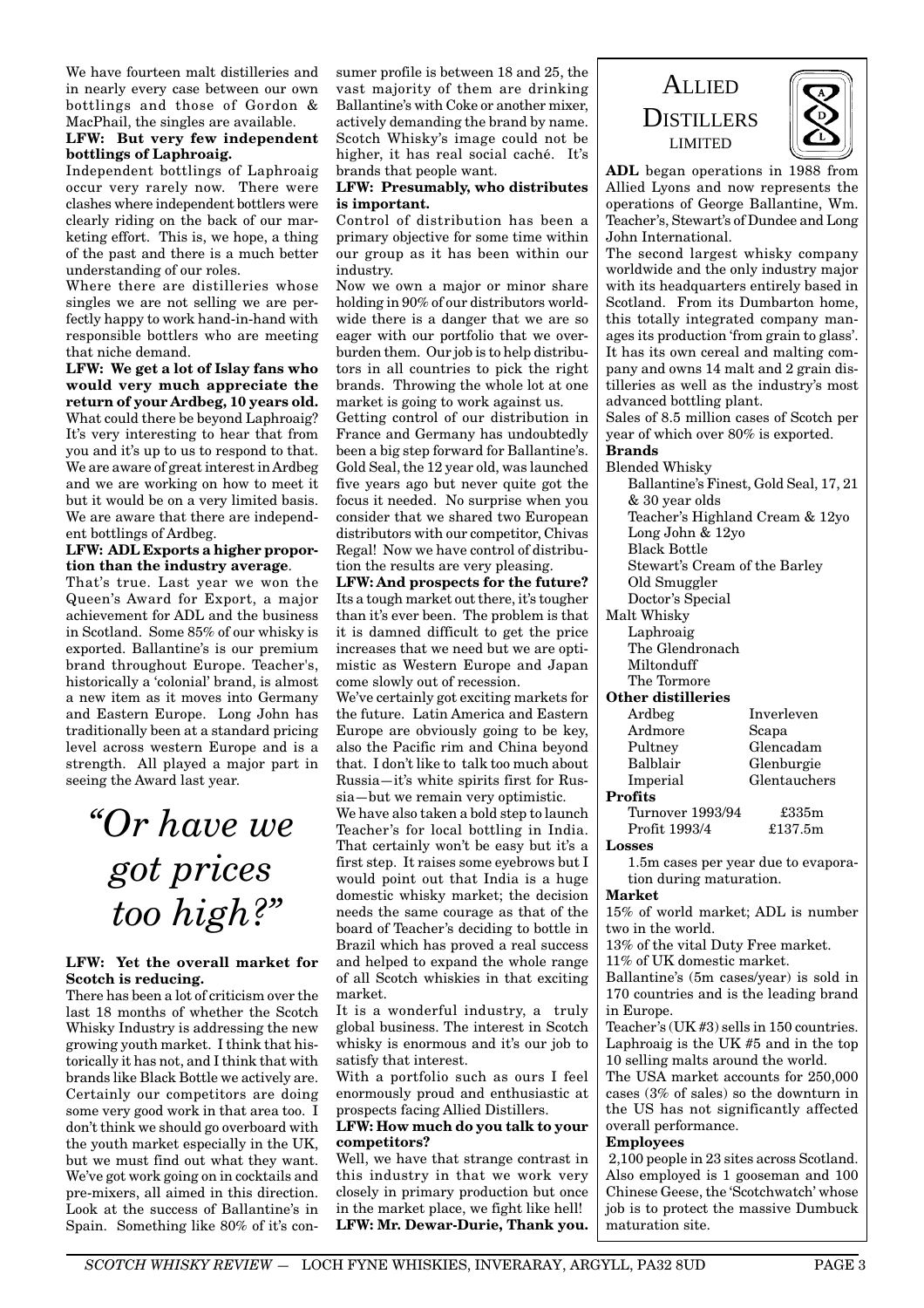*"The wonderful thing about whisky, apart of course, from drinking it, is that it contains more bluffing elements than almost any other subject—far more than supply-side economics, more even than wine. Wine breeds envy, discord and snobbery, whisky promotes fellowship, amiability and quiet, unassuming superiority. Supply-side economics produced Donald Trump."*

**David Milstead** Bluffer's Guide to Whisky **NEW CUSTOMER PAGE**

Summer is a time when we meet new as well as old customers and get the chance to introduce many to the wonders of Scotland's Greatest Gift, Scotch Whisky. This section aims to answer some of the more frequently asked questions.

#### **What is whisky?**

The alcohol spirit produced by distilling fermented cereals. Whisky is produced in many countries, historically those that had climates more suited to growing cereals rather than grape/wine production.

*Scotch Whisky* is the world's most popular spirit and must be (amongst other things) made and matured in an oak barrel for at least three years in Scotland, otherwise it cannot be called *Scotch.*

#### **How is whisky made?**

Easy, mix some grain with water and yeast and let it ferment in the same way that beer is produced. Boil up your beer and collect the steam which will be mostly alcohol. Voilà, whisky! Throw this away as it is probably poison, your hair will fall out—apart from which it's illegal.

Scotch whisky must contain barley and Malt Whisky exclusively *malted* barley.

#### **What is the difference between a single malt and a double malt?**

A **single malt** is the product of one malt whisky distillery and that one distillery only. There is no such thing as a double malt unless you are with your rich father-in-law at the bar (technically—'a large one').

Malt whisky is one of four types of Scotch. The most common is **blended whisky**, a mix of many different single malts and grain whiskies prepared by a 'blender' using his sense of smell and years of experience. 95% of all whisky sold is blended whisky and is appreciated the world over for its satisfying subtlety and complexity.

**Grain** whisky is industrially produced alcohol from a variety of cereals including malted barley. The spirit is not fully distilled—a degree of impurity is permitted to add character. It is also stored in Scotland in oak barrels for at least three years before being used for blending. Occasionally you may come across a single grain whisky but its use is mainly as a carrier for malts in blends.

A fourth category of whisky is a **vatted malt** which is a blend of several malts but no grain. Bottles lacking the word 'single' may well be vatted; other clues are descriptions such as 'Pure Malt' or '100% malt'.



**GORDON & MACPHAIL**

The leading independent bottler, G&M mature and bottle a bewildering range of single, vatted and blended whiskies from their Elgin, Speyside base. Shown above are examples of the *Connoisseurs Choice, Cask* and *G&M* range.

A single malt is a happy accident of science, nature and circumstance. Blended and vatted whiskies are one man's opinion of what he thinks you think a good whisky should taste like. Many members of the industry claim to appreciate blended Scotch the most.

#### **Why don't you stock a certain brand I had once?**

Whisky brands tend to fade away faster than get created as the industry changes from hundreds of brand owners to just a few. As big companies expand by the acquisition of small they find that they have two brands on the same shop shelf at the same price so one has to go. Some brands are only available overseas because they are better established there than in the UK.

#### **How am I supposed to drink malt whisky?**

How you like! Although it does seem a shame to mix a £25 malt with a sweet, fizzy mixer. Addition of water (anything from a drop to 50:50, depends on the bottling) often reveals more character because your nose is happier at lower alcoholic strengths, so experiment

with a new bottling. Bear in mind you have four senses of taste and these are in your mouth, not in the back of your throat. Plus you have some 30 or more senses of smell so use the schnoz. Ice in malts is also a no-no; you put ice on bruises and in blended Scotch in hot climates.

**How do I know which malts I will like?** Most single malts will have the region of origin on the label, either Lowland, Highland, Speyside or Islay and these give a clue to the character of the contents but there are many exceptions to the rule. **The Lowlands** are the most gentle; mild almost wine like. **The Highlands** can be further divided; those from the south are akin to the  $\zeta$ lowlands, those from the north are fuller flavoured. **Speyside** is a category of its own within the highlands. The whiskies are complex and half of Scotland's distilleries are found here. The most fully flavoured whisky is produced on the island of **Islay** Campbeltown (pronounced eye-la). Islay whiskies are unguided missiles in the wrong hands—you will either love them or wonder what the attraction is in smelling hospitals.

Islay

 $\phi$ g



#### **MARKET HOUSE (MH)**

Distillery owners produce their own bottlings of single malts, described as market house bottlings. These are "The Classic Six" from United Distillers.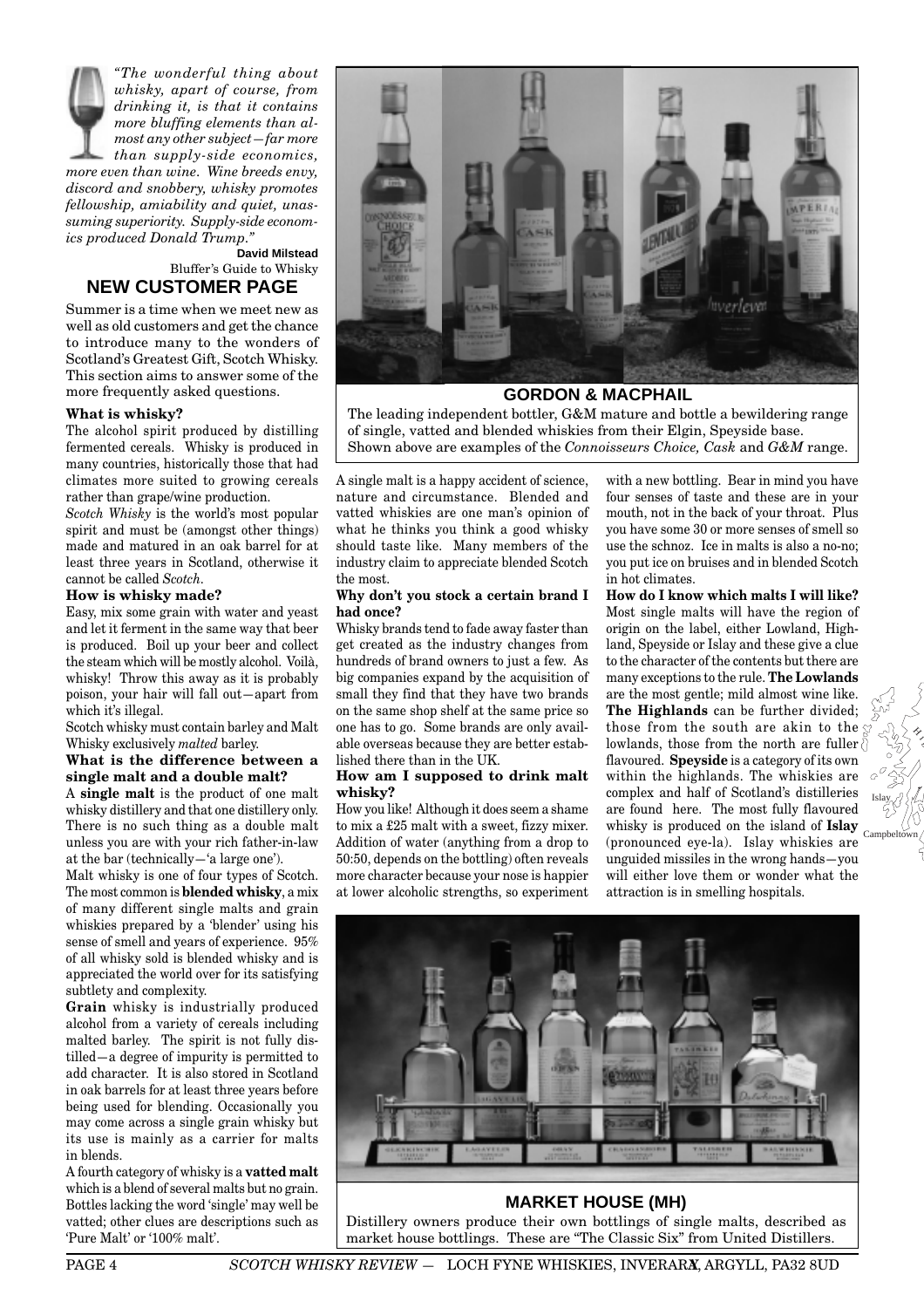

Books are useful sources of information and we recommend three in particular:

value for money—*Collins Gem Whisky* £3.50 most informed—*Pocket Whisky Book* £7.99 taster's bible—*Michael Jackson's Malt Whisky Companion* £12.99

#### **How come they taste so different?**

Malted barley has to be dried before milling and fermentation and traditionally this has been done over an open fire. In Scotland a variety of fuels is found locally including peat (decomposing heather) and coal. The amount of **peat** used to dry the barley has a big influence (on Islay it is the only source of fuel). Other influences are the style of apparatus employed in the production, particularly the **still** and how that still is operated by the stillman. The final big influence is the type of oak **barrel** employed; it could be one of eight categories from a brand new barrel to a well-used second hand sherry or bourbon cask.

Si

Lowland

o<br>T a n d  $x_1$ eyside

#### **Where's** *Cadenhead's/Connoisseurs Choice /Gordon & MacPhail's* **Distillery?**

These bottles are from Independent bottlers who buy the whisky from a distillery and bottle it with their name foremost as their badge of quality. With all these independent bottlings look for the distillery name which will be in smaller print.

#### **What are 'Cask Strength' Whiskies?**

Whisky matures in the barrel at about 65%. Prior to bottling it is diluted to 40% so as to incur the least alcohol duty (originally a wartime measure). Cask strength whiskies are at natural, barrel strength which provides more impact and immediate flavour. These whiskies should be diluted in the glass after exploratory sips otherwise anaesthesia will numb the pleasure, (remember doctors use alcohol as an anaesthetic). Because of the variety of casks employed in the industry each cask strength bottling will have the character of the barrel as well as that of the distillery so there is great variation.

**Why are some whiskies so expensive?** The first thing to check is the age of the whisky. If it is say 21 years old (the time



A small, carefully selected range

spent in the cask—once bottled it does not 'age'), it will be dearer because of the additional storage required. Also whisky evaporates in the barrel by about 2% per year so after 21 years only two thirds remain. The other thing to look out for is the degree of alcohol strength as duty is applied according to percentage alcohol. Most whiskies are bottled at 40% alcohol by volume (abv), some at 43% or 46%—15% stronger and so dearer than the 40%. We stock many whiskies with strengths of up to 65% so these are the equivalent of over a bottle and a half!

#### **What is the Scotch so beaucoup pounds in Scotch-land?**

The British Government has applied a tax to sales of wines, beers and spirits and now by successive increases the duty on a bottle of Scotch (at 40% abv) is nearly £6. Added to this, value added tax is applied to the total price (including the duty—a tax on a tax). The tax on a £40 cask strength bottle is £15! **Is that bottle really £7,500?**

Yes. It was distilled in 1919 and when it was bottled in 1970, only 24 bottles were in the cask. One is sold every two years or so. **What's your favourite?**

They all are, depending on the circumstance. We recommend exploration, (try the Classic Six miniature pack as a mini tour of taste regions) and do not disregard the good blended whiskies.

**We had a whisky in a dumpy green bottle but I can't remember the name.** Bunnahabhainn! (Boo-na-ha-venn).



#### **OTHER WHISKIES**

Our collection of whiskies from unexpected sources grows with samples from as near as Lancashire and as far afield as India and Thailand.

Our thanks to Customer Sangster for returning with two whiskies from Japan, *Hi, Nikka Whisky* and *Golden Horse.* Customers Henk Eggens and Els van der Linden of the Grant Cafe de Still in Amsterdam (Holland's whisky café) sent us a bottle of Dutch *Maltky* whisky, "a well balanced mixture of real Scotch Whisky, matured for at least three years in oak-wooden casks, and authentic Dutch neutral spirit, prepared according to the original method of distillation."

Customer de Barras secured a bottle of *India No. 1* and a quarter bottle *Fine Old Whisky* from Cyprus. That and a bottle of *John Brown Whisky* from Malta retrieved by Customer Bannister are somewhat cheeky. Although they lack the word *Scotch* on the label, the John Brown (Queen Victoria's "Game" Keeper—allegedly) has a splendid chap in Kilt and Harris Tweed and the Cypriot *Fine Old* is adorned by familiar lions rampant.

We also received from Customer Herron a neck tag from India that reads, "Now enjoy the magic of India's first and only whisky to offer "Good Mornings After Great Evenings—Drink to evenings of Joy. Experience mornings of cheer." Sounds like they've got a substitute for Irn-Bru! (We note the bottle didn't survive the long flight home!)

If you are going overseas and would like to retrieve an unusual or indigenous whisky for our collection please contact us for a list of what we have already and what we seek. We offer swaps from our stock list for your trouble, but no guarantees for the morning!

#### **1995—ANNIVERSARY OF...**

**1895**—The Famous Grouse brand launched by Matthew Gloag.

**1920**—The Distillers Company Ltd entered the motor fuel business with 'Discol', a molasses-based distillation. USA Introduced Prohibition.

**1945**—"On no account reduce the barley for Scotch whisky. This takes years to mature and is an invaluable export and dollar producer. Having regard to all our other difficulties about export, it would be most improvident not to preserve this characteristic British element of ascendency."—Winston Churchill.

**1970**—Highland Distillers purchase Matthew Gloag & Son, owners of the Famous Grouse. Sale caused by the untimely loss of Freddie Gloag aged 61 whose death caused an unexpected death-duty liability.

Source — H Charles Craig *The Scotch Whisky Industry Record*.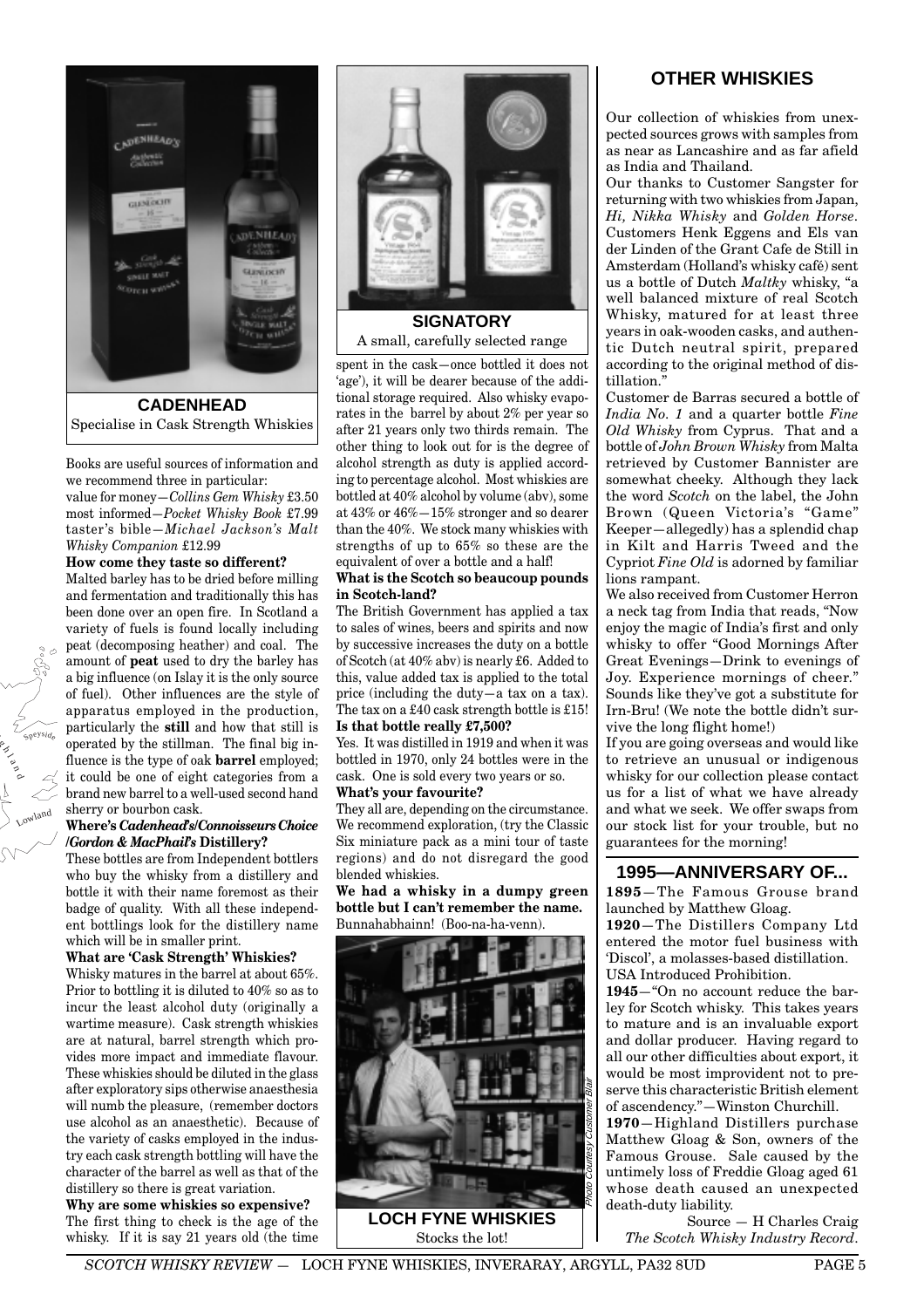

#### **UNIQUE 500th ANNIVERSARY AWARD**

Whyte & Mackay's master blender, Richard Paterson, won The Spirit of Scotland Trophy at the recent International Wine and Spirit Competition awards.

The trophy was introduced to the competition to mark the 500th anniversary of the first recorded reference to Scotch whisky in the Scottish Exchequer Rolls in 1494.

The challenge was for Scotch whisky companies to create a special anniversary blend using whiskies between 18 and 25 years old. Seven major players in the industry entered blends for the award and the Whyte & Mackay 500th anniversary

blend was voted the winner by an international selection panel.

The entrants, pictured above were (l to r) Allied Distillers, Burn Stewart Distillers, Wm. Grant & Son, Inver House Distillers, Morrison Bowmore, United Distillers and Whyte & Mackay. The limited edition bottles pictured above were auctioned at Christie's and raised £1,600 for charity, especially The Benevolent Society of the Licensed Trade of Scotland. (Thank you chaps!)

*Photo courtesy Christie's Scotland.*

#### **GLEN SCOTIA AND LITTLEMILL —"NO PLANS"**

Following the receivership last autumn of Gibson International, Canadian owners of Littlemill and Glen Scotia distilleries, the assets have been acquired by Glen Catrine Bonded Warehouse Ltd. As owners of Loch Lomond Distillery (Inchmurrin & Rhosdhu) and brands

including High Commissioner Scotch Whisky, Glen Catrine specialise in producing 'value for money brands' particularly for retail chains.

Glen Catrine sought to acquire Gibson's brands and inventory of maturing whisky. As a bonus they also acquired the distilleries.

Both distilleries are in a mothballed state and there are no plans to either restart distilling or to close them down. Glen Scotia (Campbeltown) is in a particularly good state of repair and could be re-commissioned relatively quickly. Production is possible if there is sufficient interest in the product as 'fillings', the requirement of blenders. Campbeltown fillings have traditionally been very popular with blenders.

The Lowlander Littlemill is not so tidy and requires a considerable degree of investment.

Glen Catrine recently expanded their Loch Lomond distillery at Alexandria, expanding the malt distilling capacity and adding a grain distillery alongside.

### **TOBERMORAY BECOMES SINGLE, UNPEATED MALT**

Tobermoray, the vatted malt is to become a single following its acquisition by Burn Stewart Distillers in 1993. Furthermore, in future, most distillations at the Isle of Mull distillery will be from unpeated malt to allow perception of the Mull character .

Fans of the characteristic, peated, current single, Ledaig, will not be neglected. Occasionally peated malt will be run through the distillery to produce a more typical island style like the Ledaig we see today. Supplies of this will be limited.

The new Tobermoray will carry no age statement until stocks are adequately established and there are no plans to change the distinctive green bottle.

Most of the unpeated product will be used for blending purposes including Burn Stewart's Scottish Leader.



Customer Campbell sent us this card to notify us of his change of address. Please make sure you tell us if you are moving.

#### **'HAIRY HILL' TO RE-START DISTILLING SOON**

The buildings of Benromach Distillery, Forres, were bought by the independent bottlers Gordon & MacPhail in 1993 for the purpose re-commisioning. Since then G&M, under the direction of 'retired' Chairman George Urquhart have been re-equipping (or utensiling as Barnard would say) the distillery, particularly with smaller stills than before. It had been hoped that the first distillation might take place in this, their Centenary year but 1996 looks more likely.

Built in 1898, Benromach, which literally means 'hairy hill', was innovative in its use of pumps to supply and discharge water to the Mosset Burn some distance from the site. Ownership changed several times until 1953 when acquired by the Distillers Company Ltd. Benromach has been silent since 1983. G&M have a superb 22 year old bottling in their Connoisseurs Choice range and will be releasing a specific label some time this year.

#### **OOOOPS! — Grovel dept.**

In the last edition of *SWR* we stated that Gordon & MacPhail's whiskies were colour corrected. This is not true. No colour correction is employed, it's just that the glow from the whiskies is a result of the superior casks they employ.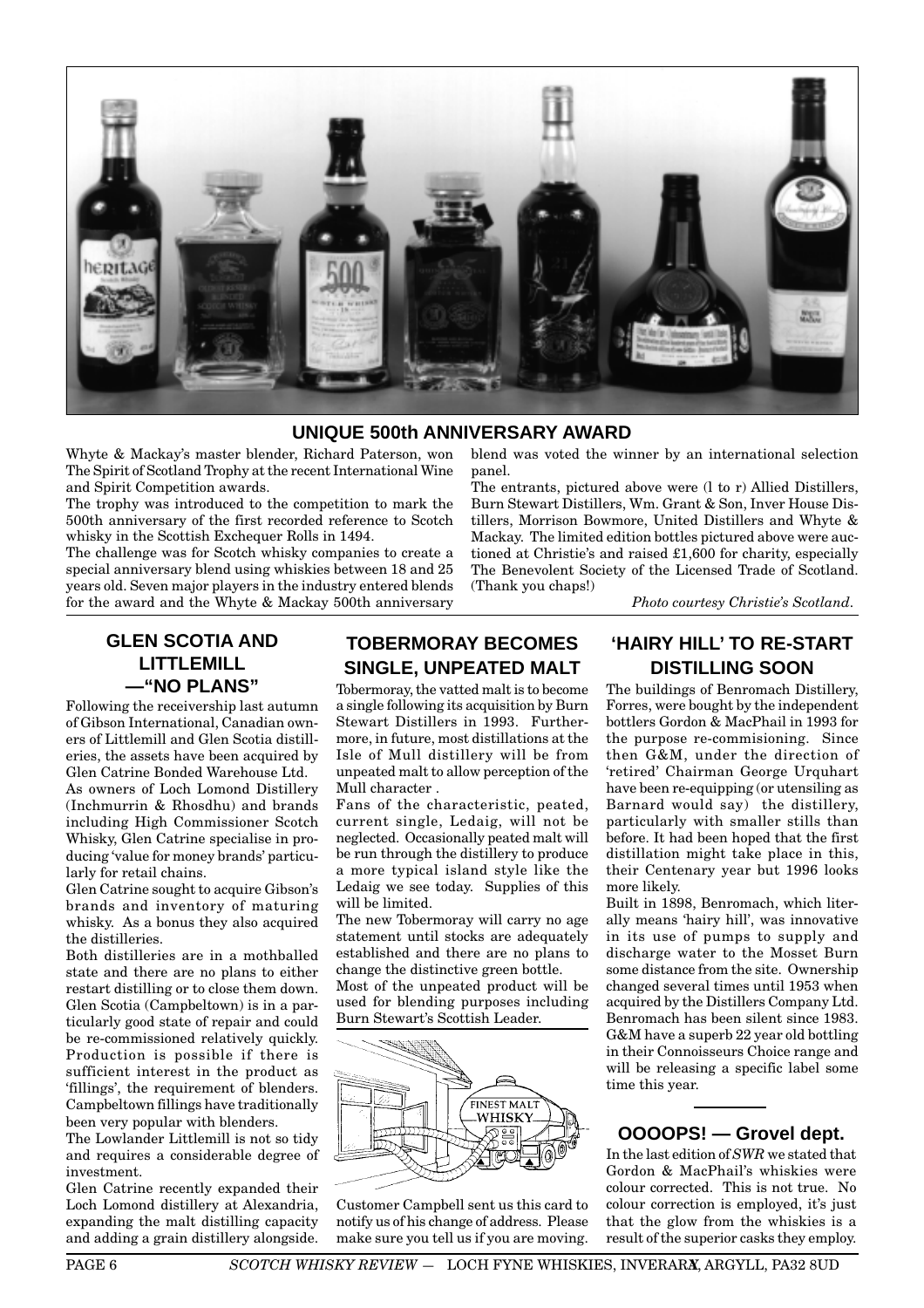#### **NOW EUROPE NOSE**

**Walter Schobert, Whisky Author** It is precisely 30 years now since I discovered my first Malt Whisky. It happened in a bar in Rome with a Glen Grant, still the number one in Italy. This incident turned the whisky-world of the young German student up side down, for although Scotch was a synonym for freedom and democracy and above all the only possible drink for an intellectual, my knowledge of whisky was limited to the blends.

From that day on I was on the lookout for the best, the true, the only whisky — Malt. I was studying Protestant theology, but my bible became the German edition of David Daiches "Scotch Whisky—Its Past and Present". In the early seventies The Glenfiddich was the malt that had made the world realise that there existed something else apart from blends. The Glenlivet was easy to come by too.

There also existed a Glen Grant—and a ten year old at that, not the dodgy one without the age given that is sold now which conceals the quality of the malt rather than revealing it. Aberlour, in its quadrangular bottle was available, but only in one shop in Berlin. Every now and than, one came across a Laphroaig, a Lochnagar or a Cardhu which were warm heartedly welcomed. That was it.

Fortunately I was to travel a lot and able to make some discoveries in Duty Free shops. Italy remained the country where I could taste many malts in bars and I bought some rare specimens—a Glen Mhor bottled by the distillery— even a Caperdonich! The only drawback was the Italians preference for young, five year old whiskies.

At the end of the eighties Michael Jackson's big Whisky book had been translated into German and became a best-seller. I made up my mind to purchase a bottle from every distillery in Scotland, a decision that was often smiled at and betted on.

I have won all of them, the wagers. The only whisky that I was unable to pour from a bottle into a glass myself is from a distillery that is no longer in existence: BenWyvis.Trevor Conan of Invergordon, who ought to know, consoled me, explaining that they had never bottled one. This consolation was short lived; a Canadian friend has recently sent me a photograph of his bottle—alongside an invitation to come over and taste it!

The hunt for the bottles has often taken me to Scotland which has become my second home—and motivated me to write my own book, *the Malt Whisky Guide*, which after two years is in its second edition here in Germany.

Now in Germany, France and Italy an unbelievable variety of malts is on offer, all because of the independent bottlers—Gordon & MacPhail, Cadenhead's and above all Signatory—and the family run such as Macallan, Balvenie, Glenfarclas or Springbank.

Their success has finally woken the big ones! They too have noticed that of all the spirits only malt sales are increasing. Thanks to this discovery we now have UD's "Classic Malts" and the "Distillery (Flora and Fauna) Range" or the "Heritage Collection" by Seagram's. So great is the success of the malt that there have even been attempts to produce some in France and Germany. But that is a story for another time.

*Walter is author of Malt Whisky Guide, Führer zu den Quellen, pub. Hädecke*



The Bank of Scotland is celebrating its

Tercentenary with a new series of bank notes. The reverse of each depicts the Bank's 'involvement in the modern community'. This recently issued £10 note appears to be of a distillery tour in progress. A crisp new tenner to the person who comes up with the most amusing caption which will be announced in the Autumn *SWR*. Bribes of value exceeding £9.99 accepted!

#### **LETTERS**

Congratulations on Issue two of your Scotch Whisky Review—this is truly high fibre and packed with interest. It's particularly useful to read the background and methods of the independent bottlers.

Your long interview with Dr. Alan Rutherford of United Distillers was also very revealing. While not doubting UD's commitment to Scotch Whisky in general and malts in particular, it's depressing to read that Rosebank, that historic 'funky little distillery' (as Michael Jackson has described it) faces total extinction simply because it happens to be in the wrong place!

I likewise feel that Bladnoch is a sad loss — no doubt there were good commercial reasons for this closure but apart from producing a characterful malt, it had an excellent visitor centre—it was packed out when I visited in the summer of 1991.

**Michael Vardy, Cheshire**

We have very much enjoyed the Scotch Whisky Review and wish you and your excellent journal much success. We would like to propose a



minor sponsorship for your letters column. For each issue of the SWR we would be willing to reward the writer of the best letter with a bottle of Springbank 21 year old single malt whisky. To start the ball rolling, for the best letter printed in your Autumn 1995 SWR we would like to award a bottle of 1974 Longrow. This unique, peaty whisky is extremely rare now and will be so for the next few years or so. A very desirable item.

I hope that this will produce some good correspondence and debate. The prize is open both to customers and members of the industry. If you require assistance with the adjudicating of the best letter please do not hesitate to ask. Good luck to all— let the debate begin!

> **Gordon Wright. Director. Springbank Distillery.**

**This edition's winner of the Springbank Letter** would be Mr. Gordon Wright from Campbeltown—congratulations Gordon! The Editor's decision is made (I think).

*Something smells here*—sub Ed.

#### **TRENDY — OR WHAT?**

In a recent interview cult folk singer Bob Dylan stated he thought Springbank to be "really amazing—incredible". Good to see he's got some good taste.